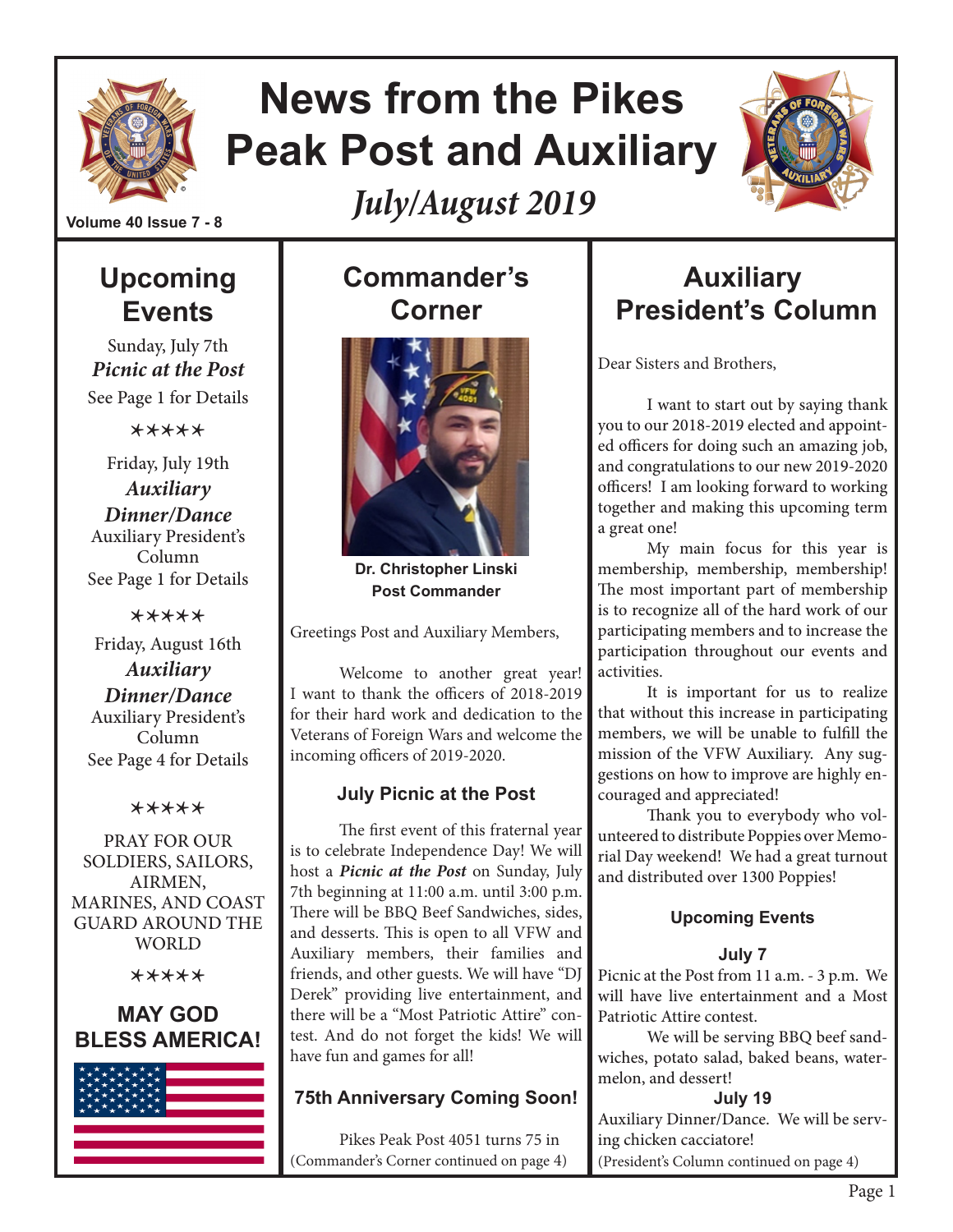## **VFW Post 4051 Officers For 2019-2020**

## **VFW Post 4051 Auxiliary Officers For 2019-2020**

Post Commander Dr. Christopher Linski<br>Senior Vice Commander Dennis Snider Senior Vice Commander Junior Vice Commander Amy Earley Quartermaster Joe Cormier Chaplain Jim Griffith Judge Advocate Bob Green Surgeon Bill Thomas 1-Year Trustee Barbara Green 2-Year Trustee Eric Veed 3-Year Trustee Brian Michaud Adjutant Dennis Snider Service Officer Dr. Christopher Linski House Committee Rick Archuleta Ways and Means **William Mathis**  Membership Amy Earley Officer of the Day Brian Michaud Guard Lance Dyer Legislative Dr. D. J. Alberts Entertainment John Mazzella Buddy Poppy James Griffith Americanism William Mathis Adopt-A-Unit Paige Lanier National Home Dr. Christopher Linski<br>Honor/Color Guard Brian Michaud Honor/Color Guard ROTC/IROTC Barbara Green Scouts Dr. Christopher Linski Public Servant Program Jean Plank Voice of Democracy & Patriot's Pen Amy Earley Teacher of the Year Amy Earley Public Affairs/Webmaster Bill Thomas<br>Bingo Games Manager Jerry Walter Bingo Games Manager Crawford House Representative Barbara Green

 $\overline{\phantom{a}}$ 

## **Editorial Staff**

Editor Bill Thomas Assistant Editor Ron Marshall

Post Commander Dr. Christopher Linski

## **To Report A Death**

*To report a death of a Post member, please contact Chaplain James Griffith, (719) 632-9874 or for an Auxiliary member, contact Chaplain Michelle Pineda, (719) 287-4781. Also, you may leave information either at the club or on the bulletin board so that proper follow-up can be taken. Please include: Name of Deceased; Date of Call; Date of Services; Funeral Home (if known); Your Name, Phone Number and/or Other Point of Contact.*

President Mandy Linski Senior Vice President Rita Christensen **Junior Vice President Mike Walker** Treasurer Rachel Brown Chaplain Michelle Pineda Conductress Carol Archuleta 1-Year Trustee Mike Walker 2-Year Trustee Carol Knutson 3-Year Trustee Tami Veed Secretary Rachel Brown Patriotic Instructor Carol Knutson Americanism Carol Knutson Buddy Poppy Community Service Mandy Linski Legislative Rachel Brown Hospital Tami Veed Membership Rita Christensen Leadership Rachel Brown National Home Mike Walker Scholarship Rachel Brown Games Manager Rita Christensen Youth Mandy Linski

┠

I i



## **VFW 4051 Bingo**

VFW 4051 Bingo pays the big bills for the Post like utilities, insurance, etc. Our bingo sessions are on Tuesday and Friday each week around 12:00 p.m. to 3:00 p.m. at the North Carefree Bingo Hall, 3440 N Carefree Circle, a block west of Academy on North Carefree.

These operations are run by volunteers, many of whom simply need to take a day off every now and then! If you have been a member of the Post or Auxiliary for at least six months, and have a little bit of free time, please think about volunteering! We appreciate any assistance you can provide.

Contact Games Manager Jerry Walter at (719) 574- 4324 to volunteer!

#### **SUPPORT VFW 4051 BINGO!**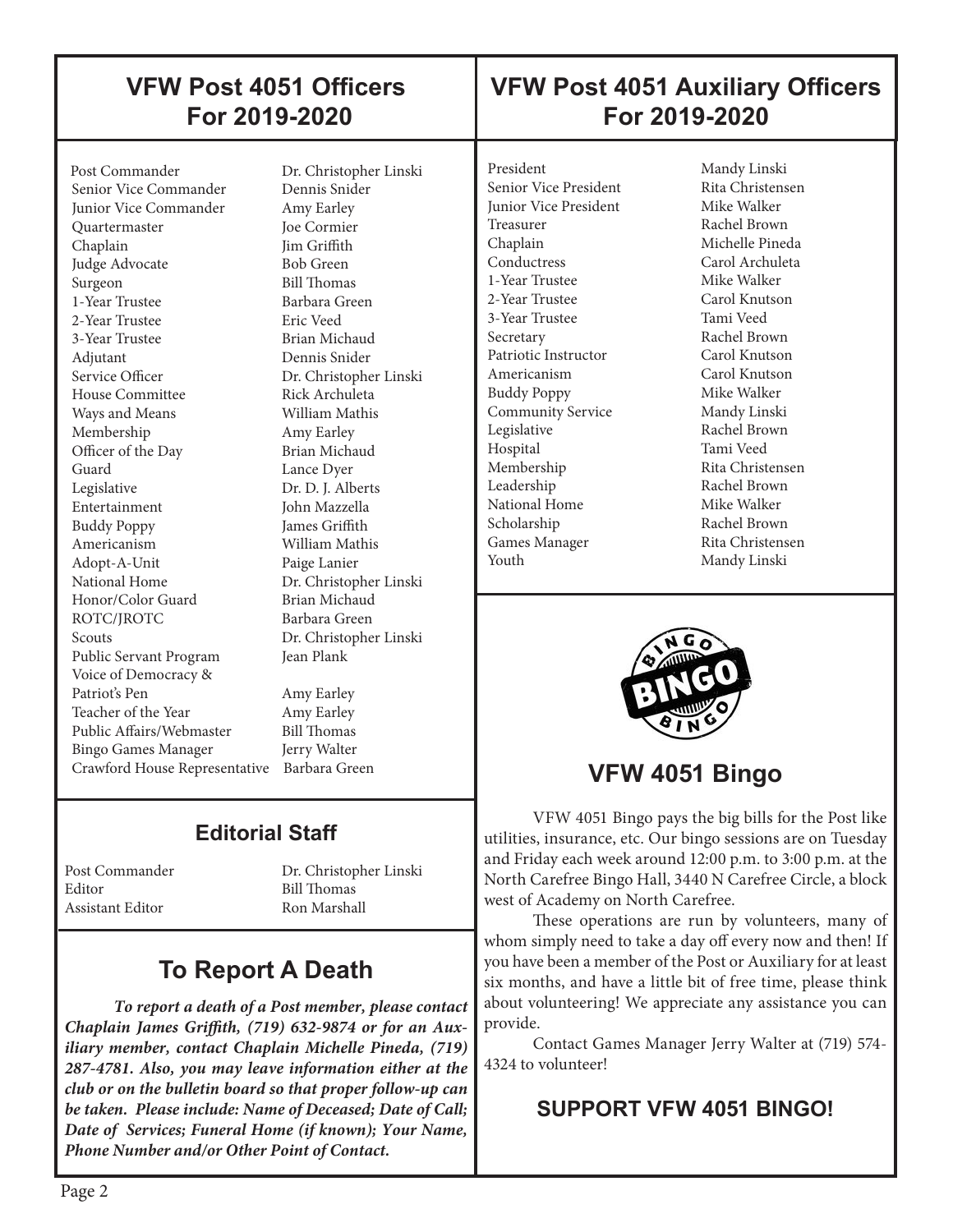## **Chaplain's Report**

*"War is an ugly thing but not the ugliest of things; the decayed and degraded state of moral and patriotic feelings which thinks that nothing is worth war is much worse. A man who has nothing for which he is willing to fight, nothing which is more important than his own personal safety, is a miserable creature and has no chance of being free unless made and kept so by the exertions of better men than himself."* 

 *John Stuart Mill*

*"It is foolish and wrong to mourn the men who died. Rather we should thank God that such men lived."* 

 *George S. Patton, Jr.*

*"Greater love has no one than this, to lay down one's life for one's friends."* 

 *Jesus from John 15:13*

I am a sucker for "military bro movies!" Sports are almost as good, but I don't think a finer movie scene has been shot than the final Normandy Cemetery sequence where Private Ryan, kneeling at CPT Miller's grave, remembers his dying words, "Earn this!"

Surrounded by a sea of crosses and Stars of David, awash in memories and supported by his family, Ryan turns to his wife and asks, "Have I lived a good life? Have I been a good man?" In other words, "Did I earn the benefits of Miller and his men's sacrifice?"

None of us earns it, yet all of us, as we remember friends and comrades that did not make it back from whatever far shores we served on, reflexively ask that question why me and not them, and have I lived the kind of life that honors their sacrifice and promise cut short.

The movie makes it abundantly clear, as does Jesus' quote on sacrifice's motive-love, that the best memorial to their lives is to live honorable, full, joyful, and loving lives. Not how you earn it, but how you live it.

Our VFW Ritual Closing Prayer starts "Almighty God, the hour has come when we must part. We commit ourselves to Thy care."

We pause to remember our Post comrades: Jeremy Johnson, David McClintock and Lewis Pardon, and Post Auxiliary comrade: Wanda Wencl and commit them to Thy care.

Call me at (719) 200-8223 if I can be of assistance.

Sincerely, James Griffith Post Chaplain

## **Auxiliary Chaplain's Column**

Dear Auxiliary Members,

Auxiliary Sister, Wanda Wencl, passed away on April 7th. A sympathy card was mailed to the family and a donation in her name was sent to the American Lung Association. The Auxiliary Charter was draped at our May Auxiliary meeting in Wanda's memory. A speedy recovery card was sent to Past Auxiliary President, Carol Archuleta, who is recovering from a fall.

I want to thank you for allowing me to serve as Auxiliary Chaplain for the past several years. It has been an honor and a privilege. Also, I want to thank my Auxiliary Brothers and Sisters for their concern during my recent battle with the flu.

#### *"The greatest accomplishment is not ever falling, but rising again after you fall."*

 If you know of any member who is ill, recovering, in the hospital, or just in need of a kind word, please contact our newly elected Chaplain, Michelle Pineda, at (719) 287-4781.

Sincerely, Rita Christensen, Past Chaplain

## **Chairman of the House Committee's Column**

As of June 3rd, at our monthly committee meeting, it was decided to delay the upper-level heating and air conditioning project. We had conducted a walk-through by four companies and received proposal bids. After reviewing all the bids, we determined, unfortunately, that all bids were well over our budgeted amount. Thus, we will continue to accumulate the funds needed to complete this project sometime in the future. We want to thank Richard Gandolf for his assistance in helping us with his knowledge and experience. I personally want to thank the House members for their commitment of time and suggestions on how to proceed with this needed project.

We had a couple of unforeseen repairs that had to be made. There was a problem in the ladies room and in the heating and air conditioning system on the lower level. We will continue to keep our Post clean and safe for our members and friends who continue to support our Post functions.

Chairman, Rick Archuleta House members: LeRoy Jensen, Jerry Walter, Joe Cormier Alternates: Duane Knutson and Ron Marshall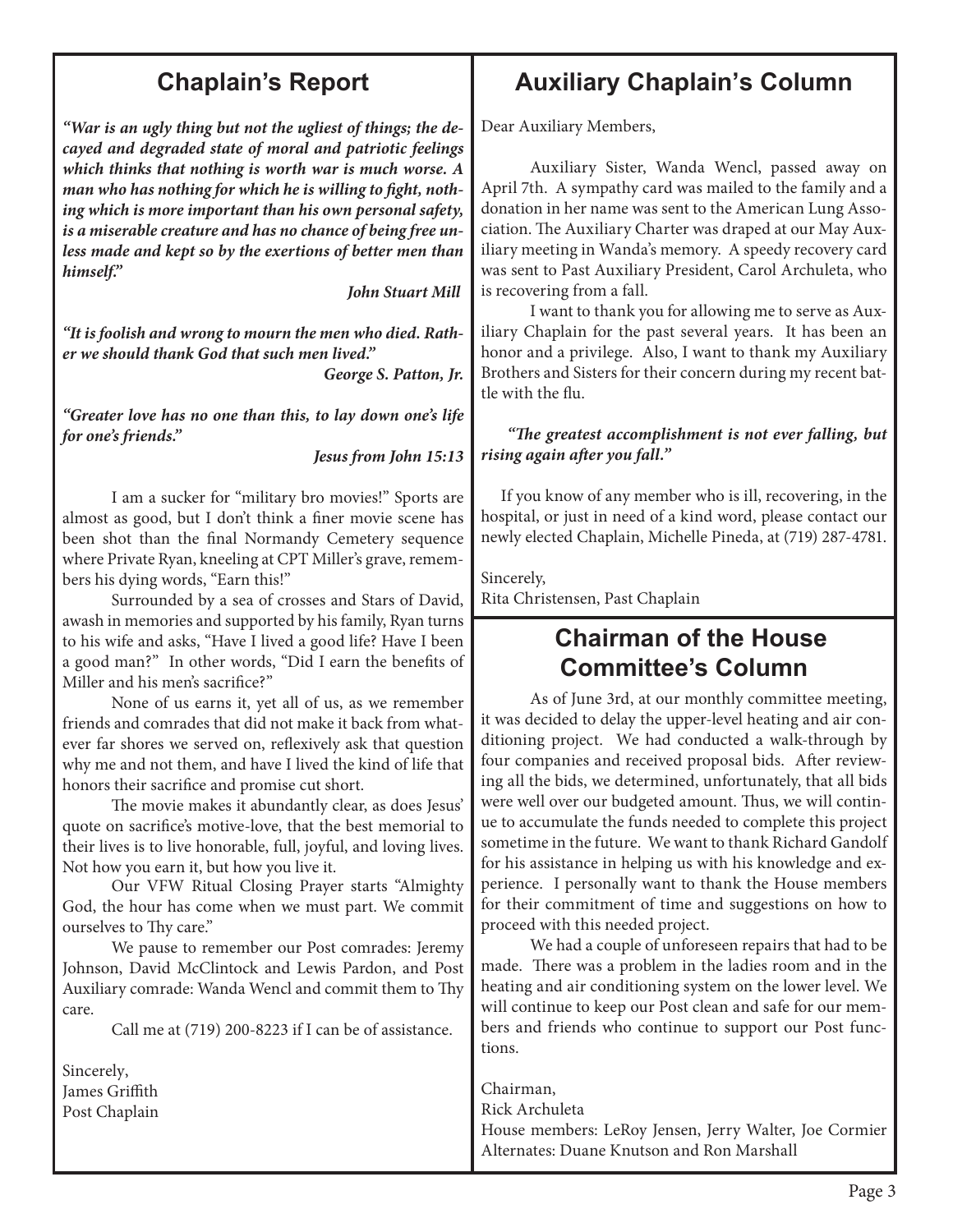(Commander's Corner continued from page 1)

in 2020! We are preparing for a great celebration to commemorate all of the amazing activities that we have conducted and for all of the veterans that have been impacted by our organization. Stay tuned for more information!

#### **Need Volunteers**

Comrades, we are in need of a volunteer for the position of *Service Officer*. If you are able to assist with this position, please contact me directly. We also need more volunteers to assist with weekly Bingo on Tuesdays and Fridays from 11 a.m. to 3 p.m. Contact me or Games Manager Jerry Walter if you can help out!

I look forward to another wonderful year as your Post Commander. As always, I want to hear your comments and ideas about maintaining and improving our Post operations and activities.

Your input is sincerely appreciated!

Yours in Comradeship, Dr. Christopher Linski Post Commander Commander@vfw4051.us (President's Column continued from page 1)

#### **August 16**

Auxiliary Dinner/Dance. We will be serving pork pie!

I look forward to seeing everybody at our next meeting, July 13, 2019, at 10:30 a.m!

Sincerely, Mandy Linski President

#### **Heads Up!**

John Anderson will once again cook his famous bbq brisket and beans for our Friday night, September 6th, dinner at the Post. From the chef:

 *"The brisket is easy and good, and the recipe is a handme-down from my sainted mother. The beans are my recipe, are a work of both labor and love, and I've been doing them for 45+ years."* 

This is always a super fun time with a delicious dinner. Please wear your western gear-there will be prizes for the best attire. Some western/cowboy music will also be played for your listening and dancing pleasure. Make sure to sign up NLT Wednesday, September 4th for a head count for the food.



# **VETERANS OF FOREIGN WARS** PIKES PEAK POST 4051 & AUXILIARY **Picnic at the Post**





Come check out "DJ Derek" Playing: 12:00pm - 2:00pm

**VFW and Auxiliary Members, Families, Friends, and Guests Are Welcome!** 



**BBO** Beef Sandwiches!



430 E. Pikes Peak Ave. Colorado Springs, CO

# **11:00am to 3:00pm**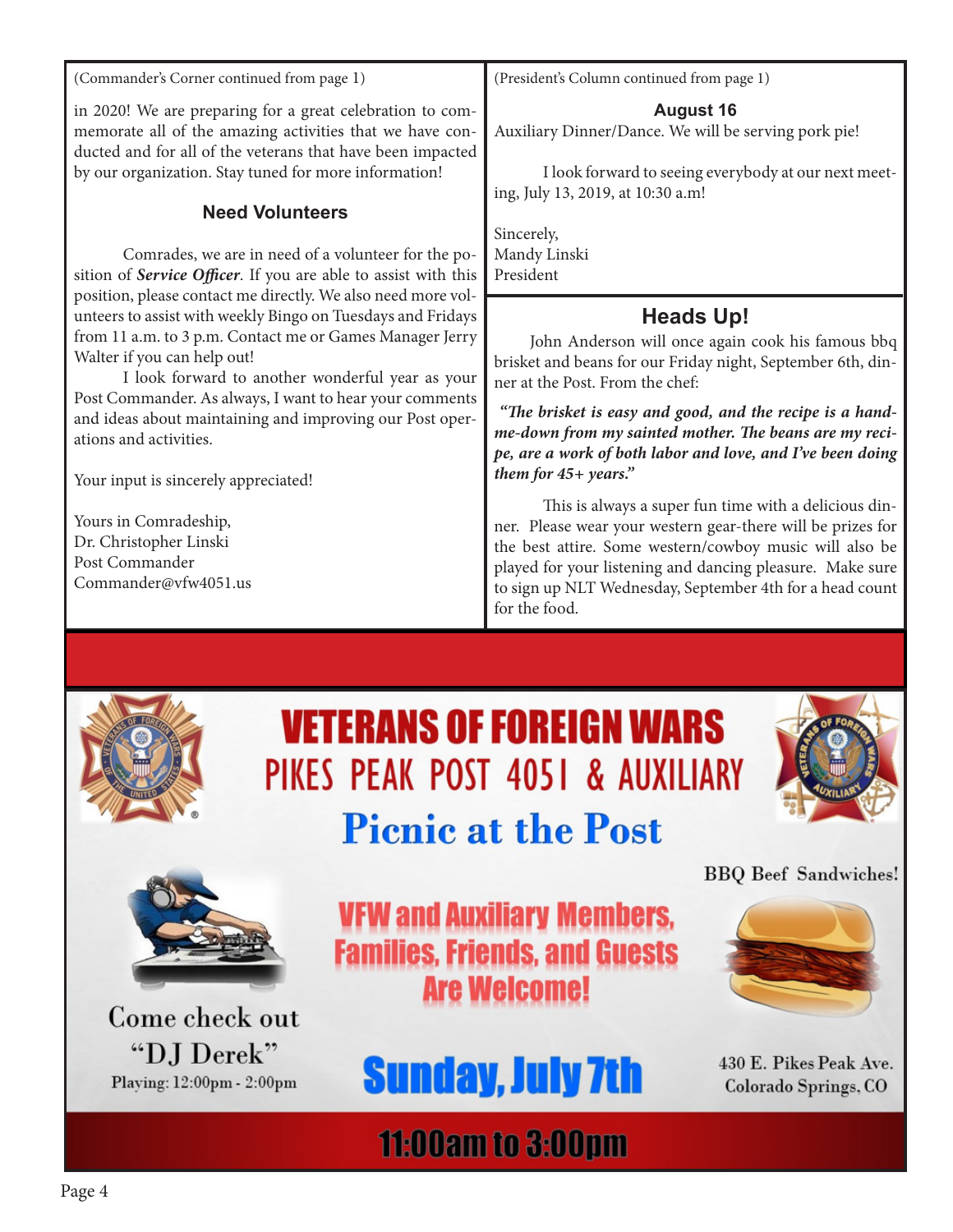## **Vietnam Era Pins and Certificates**

TREA (The Retired Enlisted Association) has a ceremony twice a year to hand out pins and certificates to Vietnam Era Veterans who served on active duty (November 1, 1955-May 15, 1975 dates of service) and also to spouses of deceased service members who served on active duty during the above time period. The certificates have the TREA Logo and Chapter 1 on them.

If anyone is interested in receiving the pin and certificate (even if you received the pin previously) and would be able to attend the TREA ceremony (October/November 2019 or late March 2020) please let me know. Barbaragreen241@hotmail.com.

Please send me the following information:

 *Name as you want it on the certificate Branch of Service Rank Military job title*

Barbara Green Past Commander

## **Community Service Hours Outside the Post**

- 1. Total Hours \_\_\_\_\_\_\_\_\_\_\_\_\_
- 2. Cash Donations \_\_\_\_\_\_\_\_\_\_\_
- 3. Round trip mileage \_\_\_\_\_\_\_\_\_\_\_\_

Please include a brief description of community service accomplished:

#### **Mail this form to: VFW Post 4051 430 East Pikes Peak Avenue Colorado Springs, CO 80903**

**Or return to a Post general membership meeting**

### **Members Notice**

The membership rules for annual members changed a couple of years ago. The new rule is annual renewal must be done during the month you joined the Post. So when you get the renewal notice, DON'T DELAY. Or better yet, consider using the life member installment plan. Your renewal is important!



#### **Post Jeremy Johnson, David McClintock & Lewis Pardon.**

**TAPS**

#### **Auxiliary Wanda Wencl**

Each of our departed Comrades made a special contribution to our Nation, our Community, and our Post.

Sincerely, James Griffith Post Chaplain



## **Post Surgeon's Report**

Dear Comrades:

 We are sad to report that three more of our veterans passed away. Service Officer Jeremy Johnson, Lewis Pardon, and David McClintock.

 Post Surgeon LeRoy Jensen was recently in the hospital with pneumonia and is now at a care center. We wish him a speedy recovery. He has resigned from this position as Post Surgeon after many years of faithful service, and we honor him for his unwavering devotion to all of us and our Post.

 Past Post Commander, Post Trustee, and incoming District 5 Commander Eric Veed has been home recovering from surgery, and we wish him a speedy recovery.

 There will be a ceremony for the proper disposal of worn, torn or soiled American Flags at American Legion Post 209 at 11 a.m. on July 4th. The public is welcome to attend at their Post at 3613 Jeannine Dr. (Just west of Academy Blvd).

Yours in Comradeship, Bill Thomas, Post Surgeon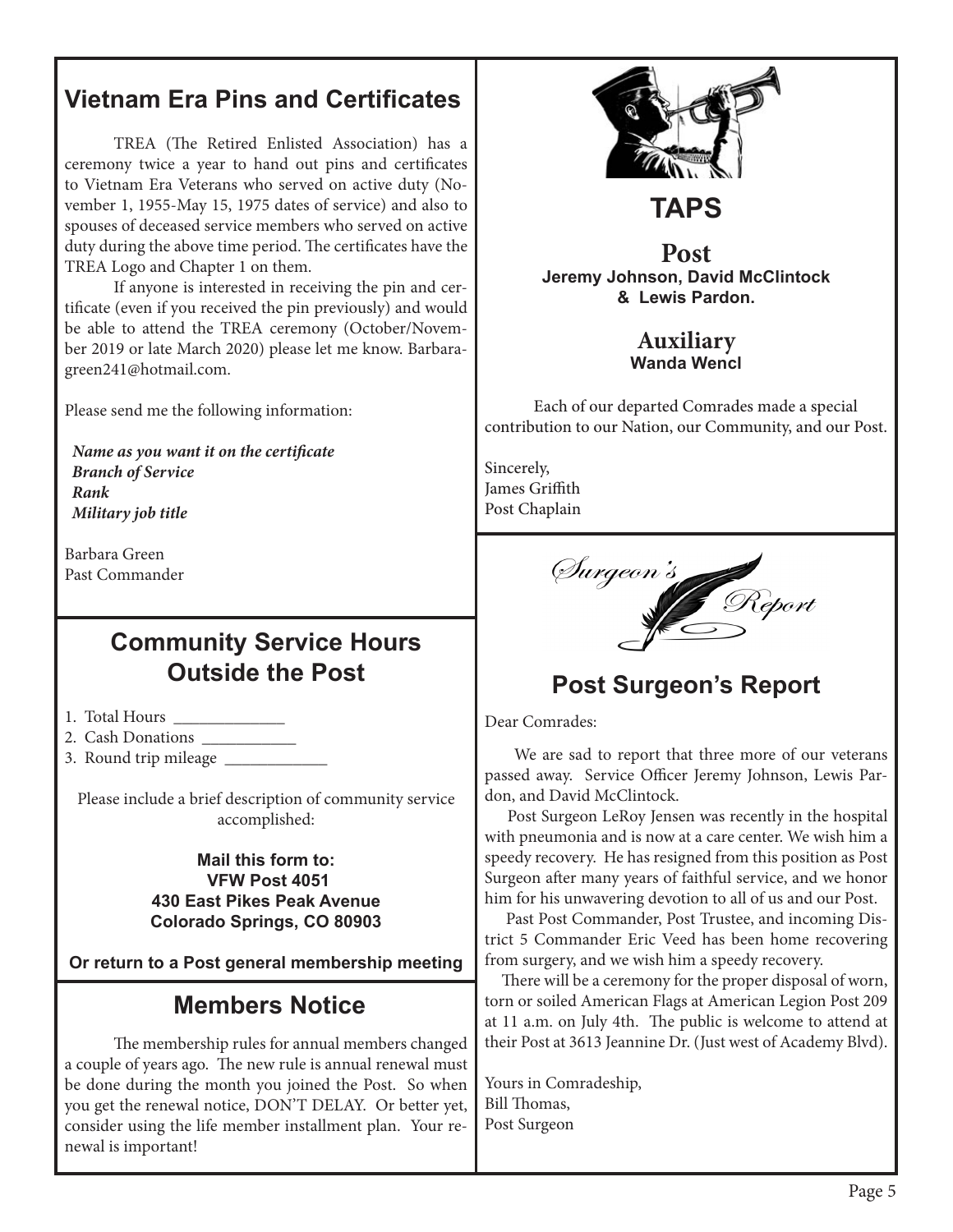| <b>DINNER 6 PM \$10.00</b>                                                            |                                                    |                                                    | <b>ULY 2019</b>                                                               |                          |                                                                           | <b>DANCE 7 PM \$10.00</b>                                                                               |
|---------------------------------------------------------------------------------------|----------------------------------------------------|----------------------------------------------------|-------------------------------------------------------------------------------|--------------------------|---------------------------------------------------------------------------|---------------------------------------------------------------------------------------------------------|
| Sunday                                                                                | Monday                                             | Tuesday                                            | Wednesday                                                                     | Thursday                 | Friday                                                                    | Saturday                                                                                                |
| (NOTE)<br><b>Reservations</b><br>Required<br><b>For</b><br><b>Dinner</b>              | 1                                                  | $\overline{2}$                                     | 3                                                                             | 4<br>Independence<br>Day | 5<br>Open 4 to 11<br>NO Dinner/<br>Dance Only                             | 6<br><b>Post Meeting</b><br>Coffee 8:00 a.m.<br>Meeting 9:00 a.m.                                       |
| Call<br>$(719) 632 - 9874$                                                            | <b>Available For</b><br><b>Rental Events</b>       | <b>Available For</b><br><b>Rental Events</b>       | <b>Available For</b><br><b>Rental Events</b>                                  | <b>Post Closed</b>       | <b>Carlos</b><br>Crull                                                    | <b>Available For</b><br><b>Rental Events</b>                                                            |
| 7<br>Picnic @<br>the Post<br>See Page 1 for<br><b>Details</b><br><b>Available For</b> | 8<br><b>Available For</b>                          | 9<br><b>Available For</b>                          | 10<br><b>Friends</b> of<br>the Post Mtg.<br>4:00 p.m.<br><b>Available For</b> | 11                       | 12<br>Open 4 to 11<br>Dinner/Dance<br><b>Pork Chops</b><br><b>Carlos</b>  | 13<br><b>Aux Meeting</b><br>Coffee/Treats<br>9:30 a.m.<br>Meeting<br>10:30 a.m.<br><b>Available For</b> |
| <b>Rental Events</b>                                                                  | <b>Rental Events</b>                               | <b>Rental Events</b>                               | <b>Rental Events</b>                                                          | Open 4 to 7              | Crull                                                                     | <b>Rental Events</b>                                                                                    |
| 14                                                                                    | 15                                                 | 16                                                 | 17                                                                            | 18                       | 19<br>Open 4 to 11<br>Dinner/Dance<br><b>Chicken</b><br><b>Cacciatore</b> | 20<br><b>Available For</b><br><b>Rental Events</b>                                                      |
| <b>Available For</b><br><b>Rental Events</b>                                          | <b>Available For</b><br><b>Rental Events</b>       | <b>Available For</b><br><b>Rental Events</b>       | <b>Available For</b><br><b>Rental Events</b>                                  | Open 4 to 7              | <b>Springs</b>                                                            |                                                                                                         |
| 21                                                                                    | 22                                                 | 23                                                 | 24                                                                            | 25                       | 26<br>Open 4 to 11<br>Dinner/Dance                                        | 27                                                                                                      |
| <b>Available For</b><br><b>Rental Events</b>                                          | <b>Available For</b><br><b>Rental Events</b>       | <b>Available For</b><br><b>Rental Events</b>       | <b>Available For</b><br><b>Rental Events</b>                                  | Open 4 to 7              | Spaghetti &<br><b>Meatballs</b><br><b>Springs</b>                         | <b>Available For</b><br><b>Rental Events</b>                                                            |
| 28<br><b>Available For</b><br><b>Rental Events</b>                                    | 29<br><b>Available For</b><br><b>Rental Events</b> | 30<br><b>Available For</b><br><b>Rental Events</b> | 31<br><b>Available For</b><br><b>Rental Events</b>                            |                          |                                                                           |                                                                                                         |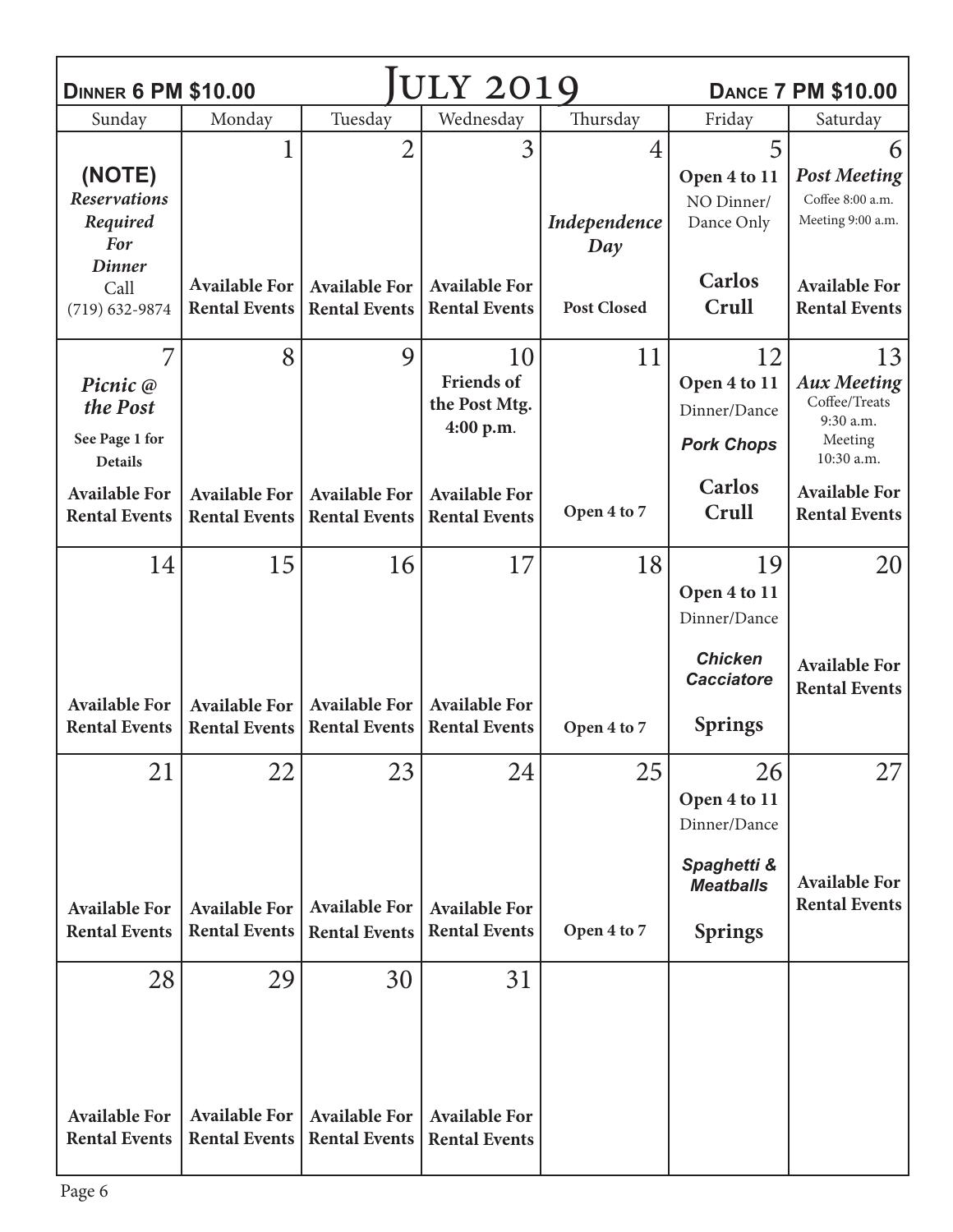| AUGUST 2019<br><b>DINNER 6 PM \$10.00</b><br><b>DANCE 7 PM \$10.00</b> |                                                   |                                                   |                                                       |                  |                                                                                            |                                                                                                                                 |  |
|------------------------------------------------------------------------|---------------------------------------------------|---------------------------------------------------|-------------------------------------------------------|------------------|--------------------------------------------------------------------------------------------|---------------------------------------------------------------------------------------------------------------------------------|--|
| Sunday                                                                 | Monday                                            | Tuesday                                           | Wednesday                                             | Thursday         | Friday                                                                                     | Saturday                                                                                                                        |  |
| (NOTE)<br><b>Reservations</b><br>Required<br><b>For</b>                |                                                   |                                                   |                                                       | 1                | $\overline{2}$<br>Open 4 to 11<br>Dinner/Dance<br><b>Chicken</b><br><b>Fried Steak</b>     | 3<br><b>Post Meeting</b><br>Coffee 8:00 a.m.<br>Meeting 9:00 a.m.                                                               |  |
| <b>Dinner</b><br>Call<br>$(719) 632 - 9874$                            |                                                   |                                                   |                                                       | Open 4 to 7      | <b>Carlos</b><br>Crull                                                                     | <b>Available For</b><br><b>Rental Events</b>                                                                                    |  |
| 4<br><b>Available For</b><br><b>Rental Events</b>                      | 5<br><b>Available For</b><br><b>Rental Events</b> | 6<br><b>Available For</b><br><b>Rental Events</b> | 7<br><b>Available For</b><br><b>Rental Events</b>     | 8<br>Open 4 to 7 | 9<br>Open 4 to 11<br>Dinner/Dance<br><b>Chicken</b><br><b>Enchiladas</b><br><b>Springs</b> | 10<br><b>Aux Meeting</b><br>Coffee/Treats<br>9:30 a.m.<br>Meeting<br>10:30 a.m.<br><b>Available For</b><br><b>Rental Events</b> |  |
| 11                                                                     | 12                                                | 13                                                | 14<br><b>Friends of</b><br>the Post Mtg.<br>4:00 p.m. | 15               | 16<br>Open 4 to 11<br>Dinner/Dance<br><b>French Pork</b><br>Pie                            | 17                                                                                                                              |  |
| <b>Available For</b><br><b>Rental Events</b>                           | <b>Available For</b><br><b>Rental Events</b>      | <b>Available For</b><br><b>Rental Events</b>      | <b>Available For</b><br><b>Rental Events</b>          | Open 4 to 7      | <b>Carlos</b><br>Crull                                                                     | <b>Available For</b><br><b>Rental Events</b>                                                                                    |  |
| 18                                                                     | 19                                                | 20                                                | 21                                                    | 22               | 23<br>Open 4 to 11<br>Dinner/Dance<br><b>Spanish</b><br><b>Roast</b>                       | 24                                                                                                                              |  |
| <b>Available For</b><br><b>Rental Events</b>                           | <b>Available For</b><br><b>Rental Events</b>      | <b>Available For</b><br><b>Rental Events</b>      | <b>Available For</b><br><b>Rental Events</b>          | Open 4 to 7      | <b>Carlos</b><br>Crull                                                                     | <b>Available For</b><br><b>Rental Events</b>                                                                                    |  |
| 25                                                                     | 26                                                | 27                                                | 28                                                    | 29               | 30<br>Open 4 to 11<br>Dinner/Dance<br><b>Meat Loaf</b>                                     | 31                                                                                                                              |  |
| <b>Available For</b><br><b>Rental Events</b>                           | <b>Available For</b><br><b>Rental Events</b>      | <b>Available For</b><br><b>Rental Events</b>      | <b>Available For</b><br><b>Rental Events</b>          | Open 4 to 7      | <b>Carlos</b><br>Crull                                                                     | <b>Available For</b><br><b>Rental Events</b>                                                                                    |  |